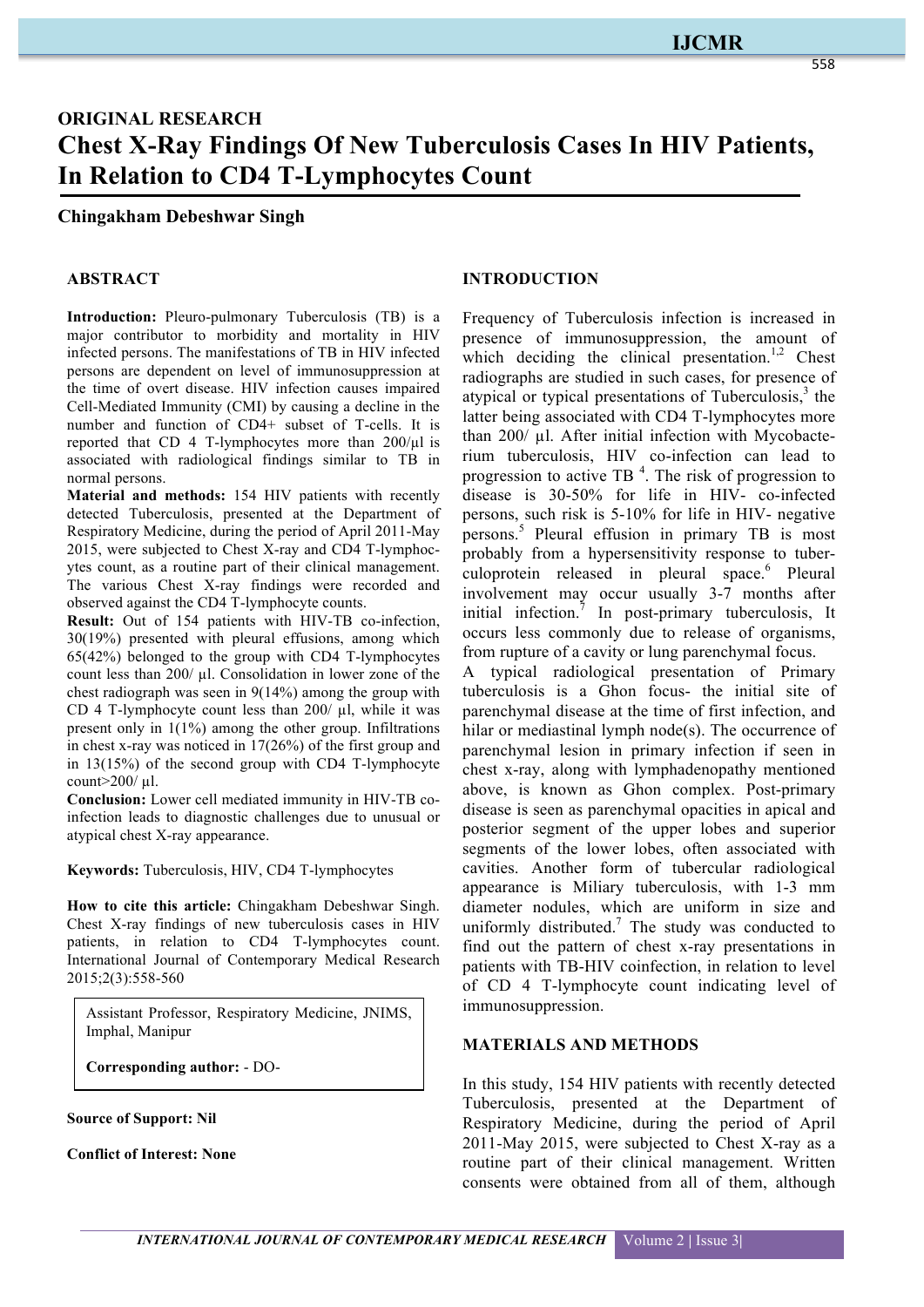permission from ethics committee was not possible as it was not formed during the period. Their Chest Xray findings were recorded, along with CD4- Tymphocyte level of each patient. Tests done were demonstration of Acid Fast Bacilli in the sputum sample or pleural fluid, culture of sputum or pleural fluid for Mycobacterium tuberculosis. A clinical profile strongly suggestive of Tuberculosis and an experienced physician has decided to start antitubercular treatment, was also considered for deciding the patient as a case of Tuberculosis, in few instances, as per Revised Tuberculosis Control program (RNTCP) guideline. <sup>8</sup> Diagnosis of Tubercular Pleural effusion was emphasised on pleural fluid analysis showing exudative lymphocytic pleural effusion and high pleural fluid Adenosine Deaminase level, with or without demonstration of Acid Fast Bacilli in the sputum.

*Inclusion criteria:* All HIV patients with pulmonary and pleural tuberculosis cases with Chest x-ray taken *Exclusion criteria:* Patients with Diabetes mellitus.

## **STATISTICAL ANALYSIS**

Cross sectional study was conducted among 154 HIV patients having pleuro-parenchymal Tuberculosis, to study the Chest x-ray findings in relation to CD 4 Tlymphocyte count. Descriptive statistics like number, percentages and proportions were used in the analysis.

## **RESULT**

Out of 154 HIV-TB co-infected patients, 90(58%) were males and 64 (42%) were females, aged from 15 to 52 years. 2 (1%) had normal chest radiograph, 30(19%) suffered from pleural effusion and 10(6%) were having atypical feature like lower lobe consolidations, among the total number of 154 patients. Cavitation was seen in 14 (9%), infiltration in 30 (19%), upper lobe consolidations in 33(21%), miliary nodules in  $8$  (5%), and primary complex in 2 (1%) were observed. Pulmonary consolidations/ cavities mixed with pulmonary fibrosis were noted in 21(14%) patients. The persons with other radiological feature like pneumothorax, hydro-pneumothorax, mediastinal lymphadenopathy, pleural thickening, pericardial effusion, pulmonary oedema and mixture of any features were 4(3%) in number.

Of the total (N=154) patients,  $65(42%)$  were having CD 4 T-lymphocyte count less than 200/ µl. and 89(58%) patients had CD4 T-lymphocytes count more than 200/ µl. Out of the patients with lower CD 4 T-lymphocytes count (N=65), 37(57%) were females and 28(43%) were males. There were 62(70%) males and 27(30%) females among those with CD4 T- lymphocytes count more than  $200/\mu$ l.

| <b>Type of Lesion</b>         | <b>Number</b>  | percentage |
|-------------------------------|----------------|------------|
| Normal Chest x-ray            | 2              | 3%         |
| Pleural effusion              | 14             | $22\%$     |
| Cavity                        | 5              | $8\%$      |
| Consolidation in upper zone   | 11             | 17%        |
| Consolidation in middle/lower | 9              | 14%        |
| zone                          |                |            |
| Infiltrations                 | 17             | 26%        |
| Miliary nodules               | 4              | 6%         |
| Primary (Ghone)complex        |                | $1\%$      |
| Consolidation /cavities mixed | $\overline{2}$ | 3%         |
| with Fibrosis                 |                |            |

**Table-1:** Radiological lesions at presentation among patients with CD4 T lymphocyte count  $\langle 200 \text{ cells/ } \mu \text{I} \rangle$  (N= 65)

| <b>Type of Lesion</b>       | <b>Number</b> | Percentage |
|-----------------------------|---------------|------------|
| Normal Chest x-ray          | $\Omega$      | $0\%$      |
| Pleural effusion            | 16            | 18%        |
| Cavity                      | 9             | 10%        |
| Consolidation in upper lobe | 22            | 25%        |
| Consolidation in            |               | $1\%$      |
| middle/lower lobe           |               |            |
| Infiltrations               | 13            | 15%        |
| Miliary nodules             | 4             | 4%         |
| Primary (Ghone) complex     |               | $1\%$      |
| Consolidation /cavities     | 19            | 21%        |
| mixed with Fibrosis         |               |            |
| Others                      |               | 4%         |

**Table-2:** Radiological lesions at presentation among patients with CD4 T lymphocyte count >200 cells/ µl (N=89)

## **DISCUSSION**

In HIV infected persons, opportunistic infections are more common when CD 4 T- lymphocytes count is low. But, Tuberculosis happens at any level of CD 4 T- Lymphocyte count. It was observed in this study that that atypical radiological presentation of Pulmonary tuberculosis was seen in patients whose CD 4 T-lymphocytes level less than 200 cells/  $\mu$ l. Lesions in middle/lower zones and infiltrations were present commonly in such patients, which is very rare in patients of CD 4 T-lymphocytes count more than  $200/\mu$ l. Consolidation with or without cavities existing with fibrosis was more in those with higher CD 4 T-lymphocytes level, in this study.

Pleural effusions were common in both groups, irrespective of the CD 4 T- lymphocyte count. In a group of patients with CD4 T-lymphocyte level less than 200 cells/ µl, pleural effusion was more common in a study conducted by Mahesha Padyana et al.<sup>9</sup> In another study by Kooi Eng San et al, middle/lower